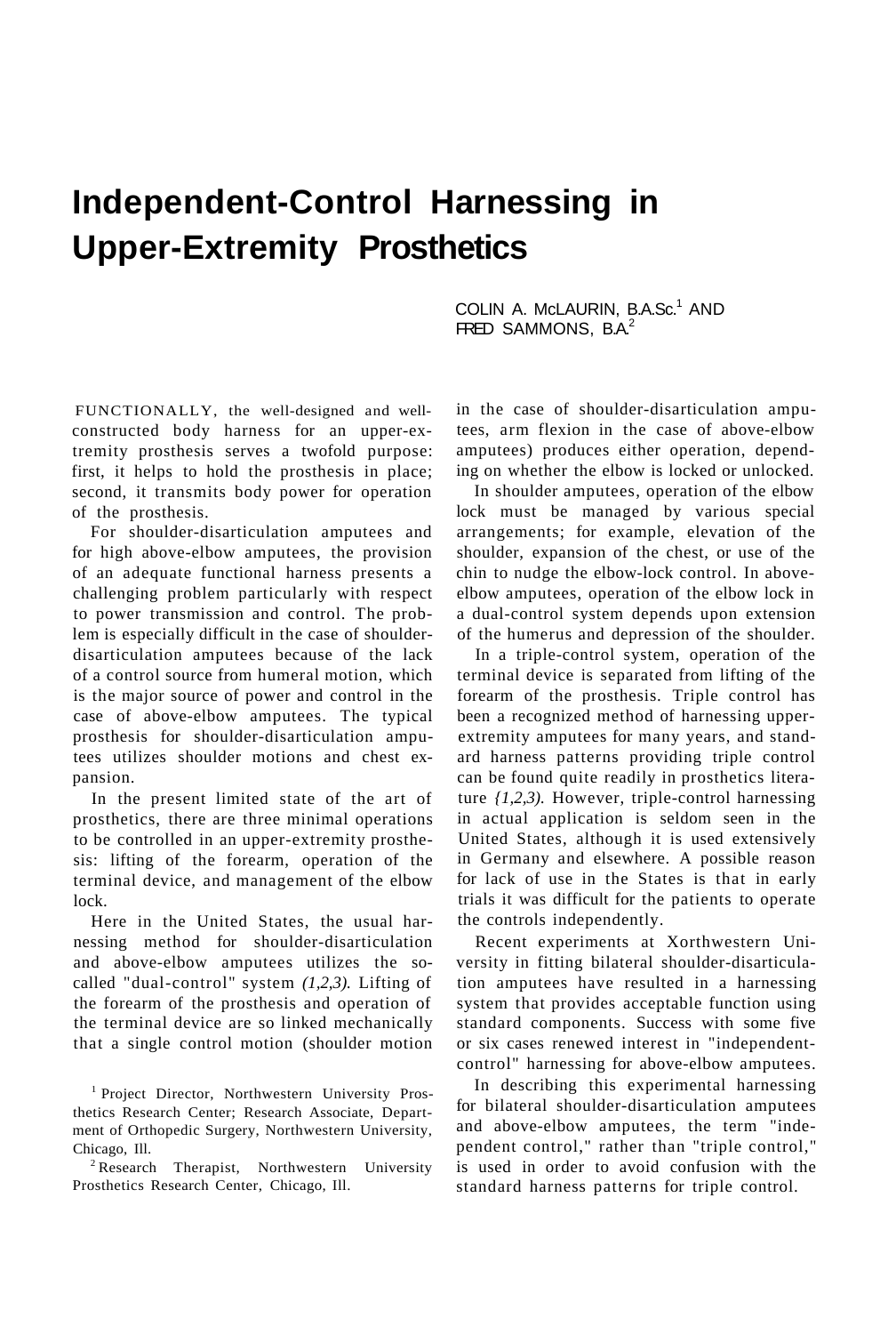# BILATERAL SHOULDER-DISARTICULATION AMPUTEES

The limited availability of control sites constitutes a serious restriction on the effectiveness of a harnessing system for bilateral shoulderdisarticulation cases. Shoulder motions are available on both sides, and chest expansion can be utilized. However, there may be only sufficient control motions to obtain acceptable function from one prosthesis. In this event, activities which require the use of two hands, such as eating with a knife and fork, are necessarily precluded.

Major consideration is given to operation of the terminal device and lifting the forearm of the prosthesis. In addition, the elbow lock must be operated and the functions of wrist and shoulder positioning should be supplied.

Although there is but one prosthesis, two shoulder sockets are used. On the side of the amputee on which the prosthesis is suspended,

the socket must, provide weight-bearing at the top. This socket may be fitted well down toward the lower edge of the rib cage in order to provide good stability. The other socket, or shoulder cap, is designed specifically to provide independent control of the terminal device, and it is made as small and as light as possible (Figs. 1 and 2).

#### SHOULDER JOINT

A passively adjustable shoulder joint is essential for ease in putting on a coat, for positioning the prosthesis so that it does not interfere when sitting in an armchair, and for positioning the prosthesis for eating, writing, and similar tasks. Humeral abduction and flexion may be combined in a single axis joint. The friction plate shown in Figure 2 includes two wedge-shaped discs ("Wilson-Riblett wedges") which can be rotated during the preliminary fitting to provide the optimum plane of motion



Fig. 1. Shoulder disarticulation on the right and humeral neck amputation on the left. Amputation followed electrical burns.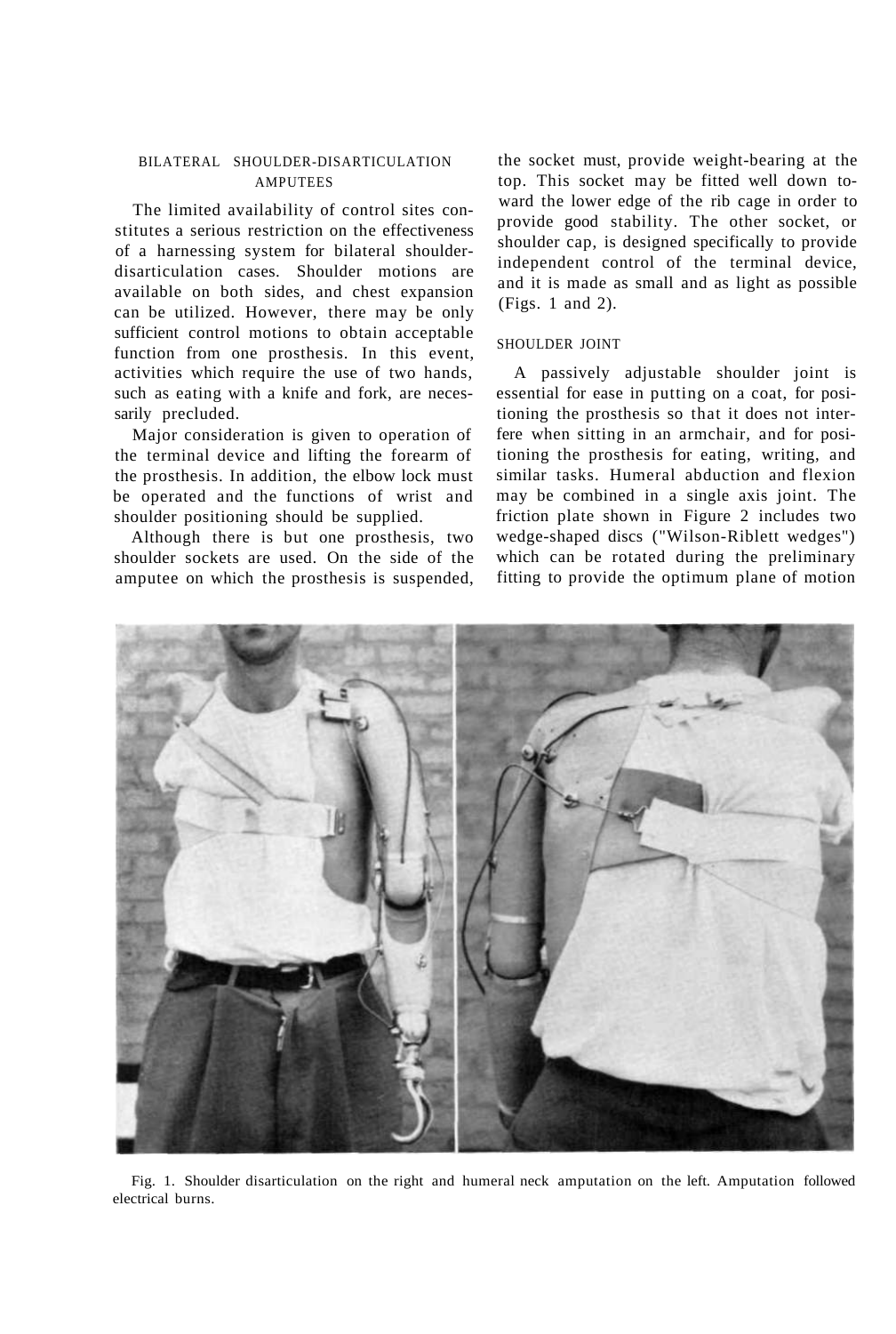

Fig, 2 Bilateral amelia with scoliosis and short left leg.

for the shoulder joint (Fig. 3). When this is obtained, they are locked into position. The amount of friction can be regulated by a selflocking nut and washer which hold the assembly together.

#### Forearm Lift

Because the weight-bearing socket has been extended downward over the rib cage, the chest strap may be positioned around the center of the rib cage where maximum excursion can be obtained. The harness pattern shown in Figure 1 uses chest expansion in series with scapular abduction of the prosthesis-fitted side to lift the forearm The forearm lift cable terminates in a swivel fitting at the lift tab. Since excursion is usually limited, the lift tab should be positioned close to the elbow joint. II this is not possible, a pulley may be titled to double the effect of the excursion. But. of course, such an arrangement doubles the input toree requirement In Figure 2. the forearm lift cable is fitted internally in a special

groove cut in the locking quadrant ol the elbow unit

### Terminal Device

With the chest strap fastened about the middle ot his rib cage, the amputee is free to move the scapula of his nonprosthesis-bcaring shoulder. Thus, a small shoulder cap. carefully lilted to the scapula, can provide independent control o! the terminal device. An anterior elastic strap is usually required to hold the shoulder cap in position. In Figure 2*,* the available excursion was limited, and therefore a step-up pulle\ was necessarv in order to achieve full opening of the terminal device,

#### Elbow Lock

Since operation of the elbow lock requires a relatively small amount of excursion and force, there are several ways in which it can be accomplished. The patient shown in Figure 1 origi nally was fitted with a cable which ran from the elbow lock, around a pulley high on the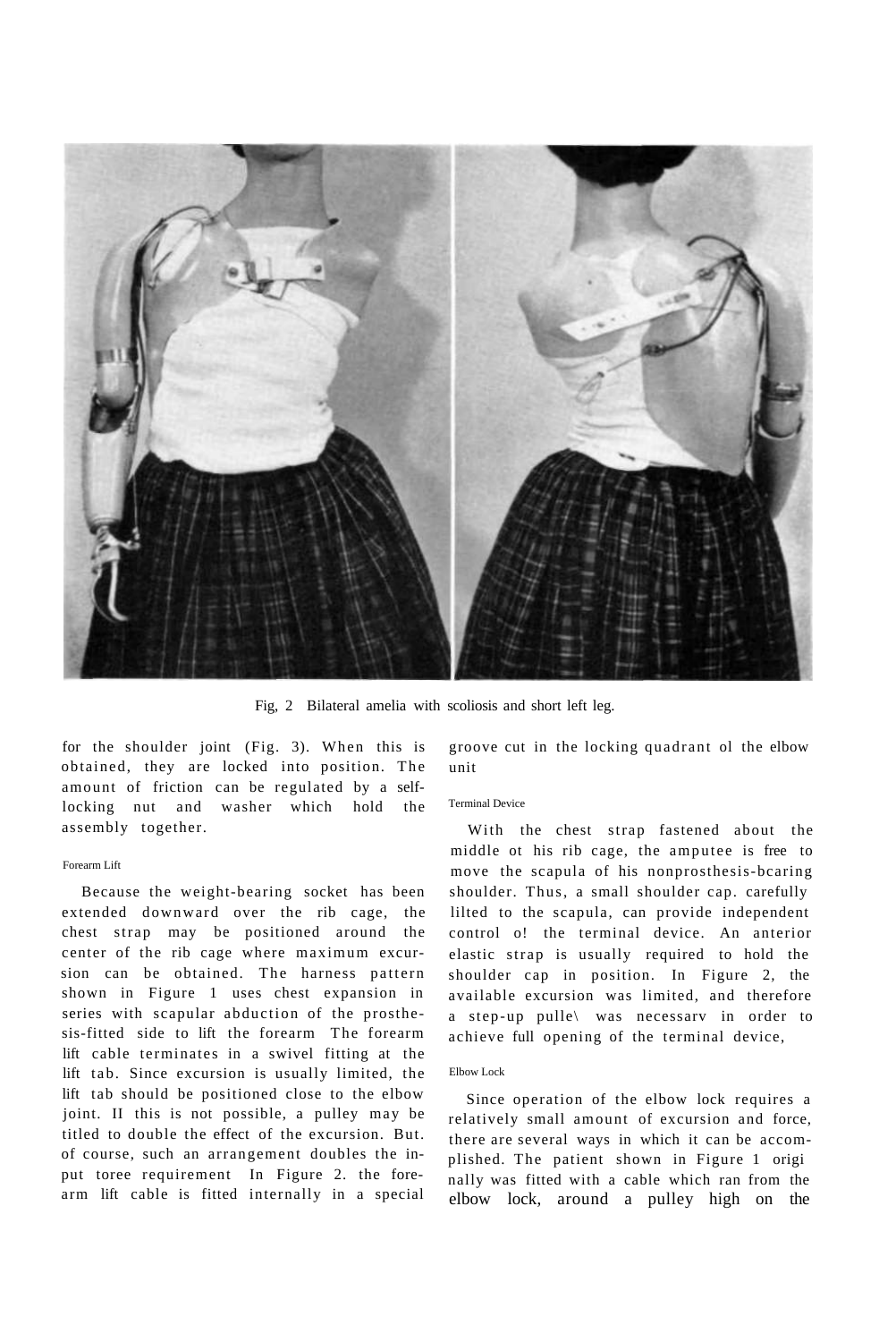

Fig. 3. Schematic drawing showing principle of "Wilson-Riblett wedges."

shoulder, and thence down to a waist belt, so that shoulder elevation was used, alternately, to lock or to unlock the elbow. Later, this was replaced by the nudge control (Fig. 1), which the amputee preferred.

For the patient shown in Figure 2, the prominent acromioclavicular joint was utilized by cutting a hole in the anterior part of the socket and positioning a lever so that forward motion of the clavicle moved the lever forward and downward to develop tension in the elbowlock cable.

#### WRIST UNIT

A standard passive wrist-rotation unit, which permits pre-positioning by the amputee, was provided in both cases (Figs. 1 and 2).

For many tasks, such as toilet care, wrist flexion is important. Flexion can be provided by building it into the prosthetic forearm (Fig. 2), or by using a nudge control and Bowden cable to operate the lock on a standard wristflexion unit (Fig. 1). In the latter case the lock for the wrist-flexion unit is operated by relative motion between cable and housing. In this application the cable is stationary and the housing pushes to open the lock. To achieve this, the cable guides must be drilled out to allow the housing to slide freely. The inner cable passes through a hole drilled in the locking lever on the wrist-flexion unit and is anchored to a post screwed to the cover of the wrist unit (Fig. 4). When the wrist unit is unlocked by pressure on the nudge control, tension in the terminal-device cable will cause the wrist to flex. If the terminal-device cable is relaxed, gravity will cause the wrist to extend.

Thus a measure of active wrist flexion is obtained.

## CAPABILITIES AND LIMITATIONS

The harnessing arrangement just described provides reasonably acceptable prosthetic function without the use of perineal straps. Independent control of the terminal device apart from operation of the elbow allows maximum opening of the terminal device in all positions of elbow flexion and improves the performance rate, since it is not necessary to lock the elbow before using the terminal device. Also, there is no tendency for the terminal device to open when the elbow is being flexed.

The amputee who is a skilled foot user may be able to put on or take off the prosthesis without assistance, particularly if Velcro straps are used (Fig. 2). If the amputee is not a skilled foot user, assistance is required in fastening the chest strap snugly.

The prime objective in fitting this type of prosthesis to a severely disabled amputee is to provide at least a minimum of self-sufficiency in public. Problems of self-dressing are complex, and their solution can scarcely be achieved without the use of external power and devices which have not yet been developed.

## ABOVE-ELBOW AMPUTEES

The same three minimal operations (namely, operation of the terminal device, lifting of the forearm, and management of the elbow lock) must be controlled in the prosthesis for a unilateral above-elbow amputee. To avoid restric-



Fig. 4. Modifications of wrist-flexion unit for use with nudge control. Refer to Figure 1.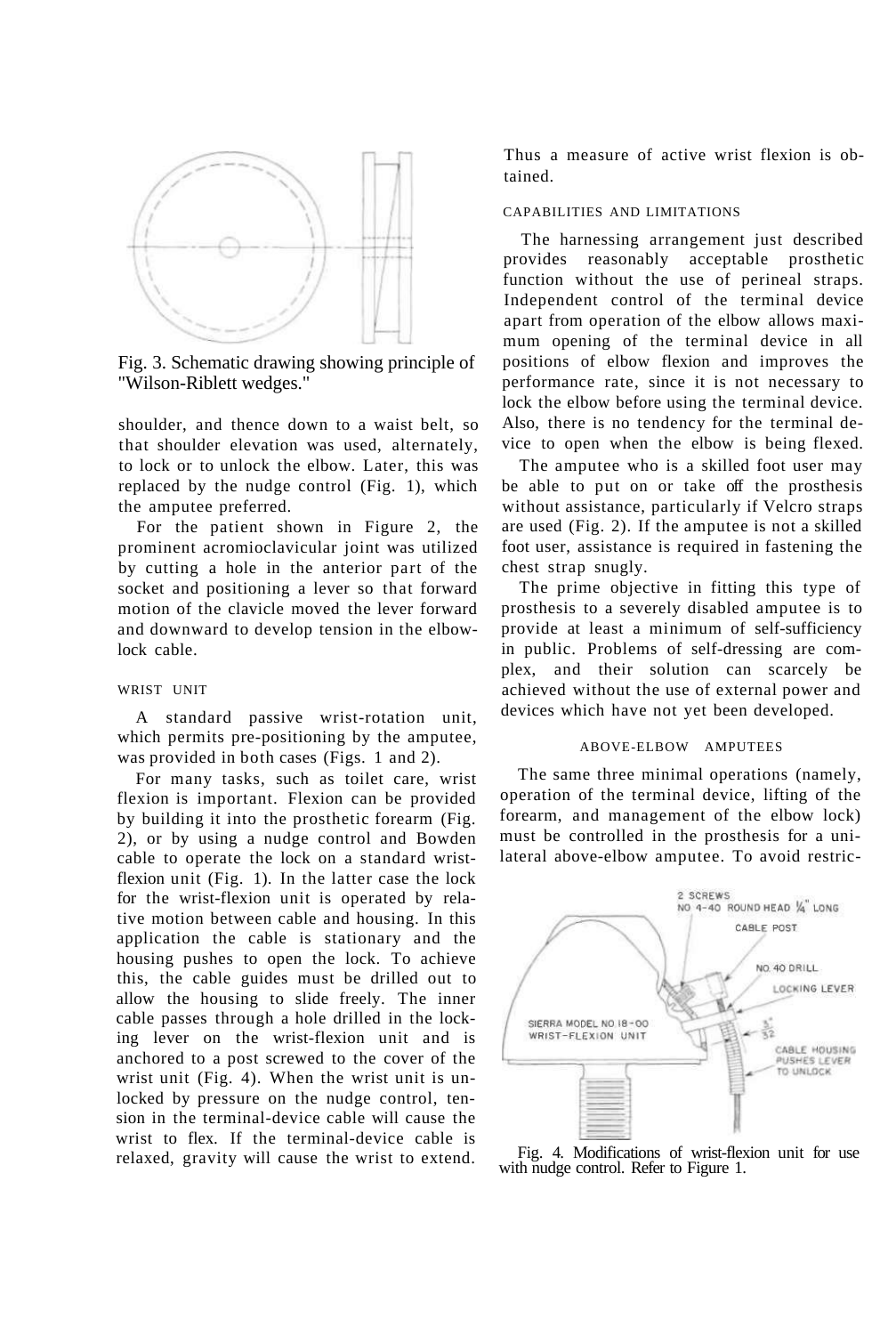

Fig. 5. Congenital above-elbow amputee fitted with independent control. Scapular abduction is used for forearm lift.



Fig. 6. Same amputee as shown in Figure 5 fitted so the shoulder depression is used to lift the forearm.

tion of the sound arm, the axilla loop of the harness should provide stabilization only. Hence the shoulder motions available for prosthetic use are those that remain on the amputated side. These are scapular abduction, humeral flexion, and humeral abduction. It is conceivable that humeral extension and humeral abduction could be harnessed, but an entirely different harnessing configuration would be required. As in the case of the shoulder-disarticulation amputee, shoulder elevation can be used only in conjunction with a perineal strap or a firm waistband. Most aboveelbow amputees can separate scapular and humeral motion, and the harnessing described here is specifically designed to utilize this independent control.

In this harnessing system, lifting of the forearm of the prosthesis is activated by scapular abduction. The anchor point is a ring held in the center of the back by the axilla loop. The reaction point is attached high on the socket, so